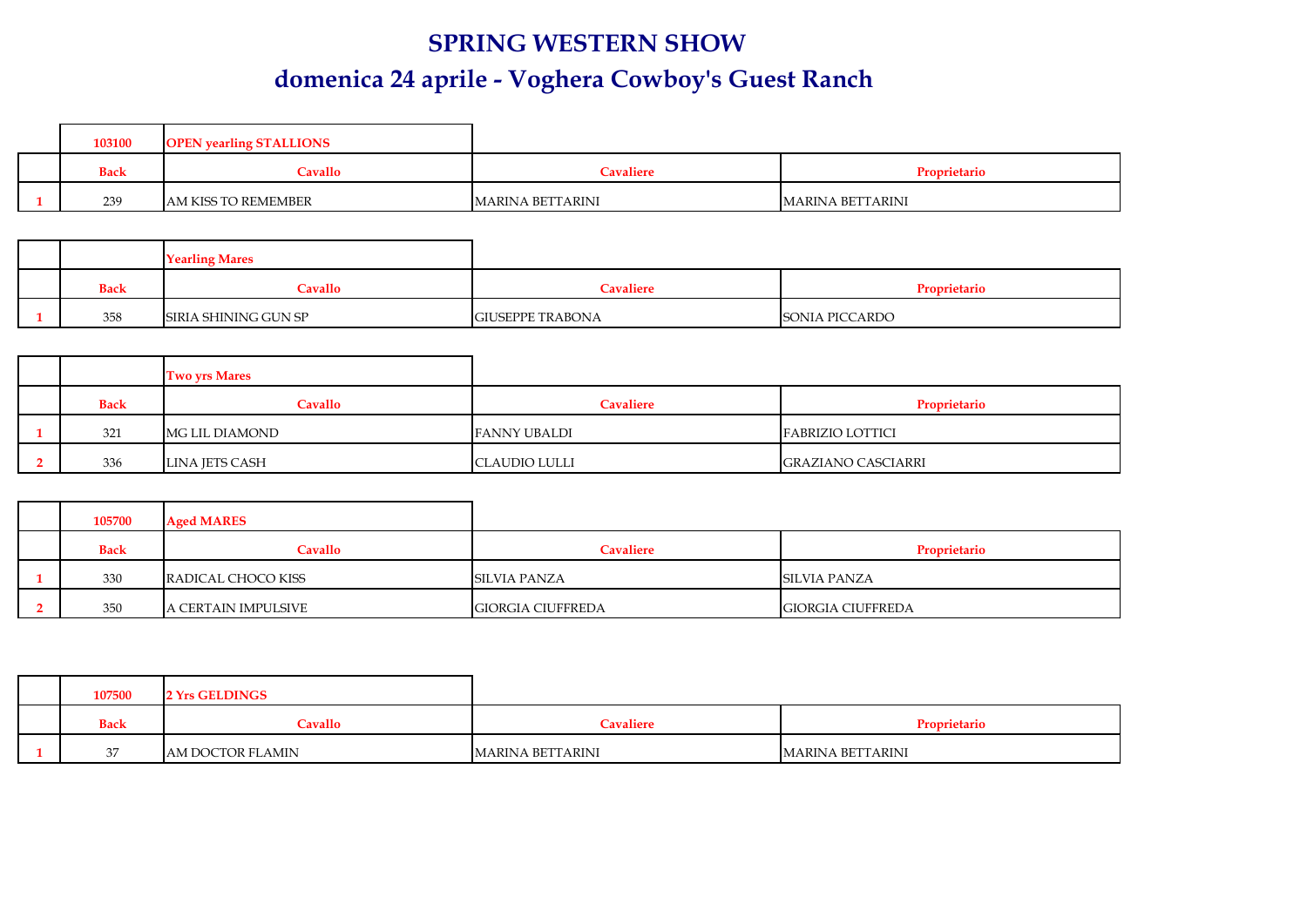| 107700      | <b>Aged GELDINGS</b> |                  |                           |
|-------------|----------------------|------------------|---------------------------|
| <b>Back</b> | <b>Cavallo</b>       | <b>Cavaliere</b> | Proprietario              |
| 334         | <b>ZAN RED JETS</b>  | CLAUDIO LULLI    | <b>GRAZIANO CASCIARRI</b> |
| 322         | <b>MAGNETO</b>       | PAOLA DONARINI   | PAOLA DONARINI            |

| 405702      | NOVICE YOUTH AGED MARES |                          |                          |
|-------------|-------------------------|--------------------------|--------------------------|
| <b>Back</b> | Cavallo                 | Cavaliere                | Proprietario             |
| 346         | BEST SHADE OF SUDDEN    | <b>ELEONORA FERRARIS</b> | KARIN MACHALEK           |
| 339         | FANCY TO MIKI           | <b>ELISA DEMATTEIS</b>   | <b>JANDREA BONGIORNI</b> |

| 407702      | NOVICE YOUTH AGED GELDINGS |                        |                           |
|-------------|----------------------------|------------------------|---------------------------|
| <b>Back</b> | Cavallo                    | <b>Cavaliere</b>       | Proprietario              |
| 334         | ZAN RED JETS               | GIULIA CASCIARRI       | <b>GRAZIANO CASCIARRI</b> |
| 326         | <b>RED DRAG TO A BULL</b>  | <b>GINEVRA BERTINI</b> | SOC AGR SASSA AL SOLE     |
| 323         | <b>DUNGEROUS</b>           | <b>REGINA MASI</b>     | <b>CAMILLA DONEDA</b>     |

|             | NOVICE AMATEUR YEARLING MARES |                         |                       |
|-------------|-------------------------------|-------------------------|-----------------------|
| <b>Back</b> | Cavallo                       | Cavaliere               | <b>Proprietario</b>   |
| 358         | SIRIA SHINING GUN SP          | <b>GIUSEPPE TRABONA</b> | <b>SONIA PICCARDO</b> |

| 205702      | <b>NOVICE AMATEUR AGED MARES</b> |                          |                          |
|-------------|----------------------------------|--------------------------|--------------------------|
| <b>Back</b> | Cavallo                          | Cavaliere                | Proprietario             |
| 350         | A CERTAIN IMPULSIVE              | <b>GIORGIA CIUFFREDA</b> | <b>GIORGIA CIUFFREDA</b> |
| 237         | <b>DOUBLE B</b>                  | <b>GIORGIA PANCIERA</b>  | <b>GIORGIA PANCIERA</b>  |

| 207702      | NOVICE AMATEUR AGED GELDINGS |                    |                           |
|-------------|------------------------------|--------------------|---------------------------|
| <b>Back</b> | Cavallo                      | <b>Cavaliere</b>   | Proprietario              |
| 334         | <b>ZAN RED JETS</b>          | GRAZIANO CASCIARRI | <b>GRAZIANO CASCIARRI</b> |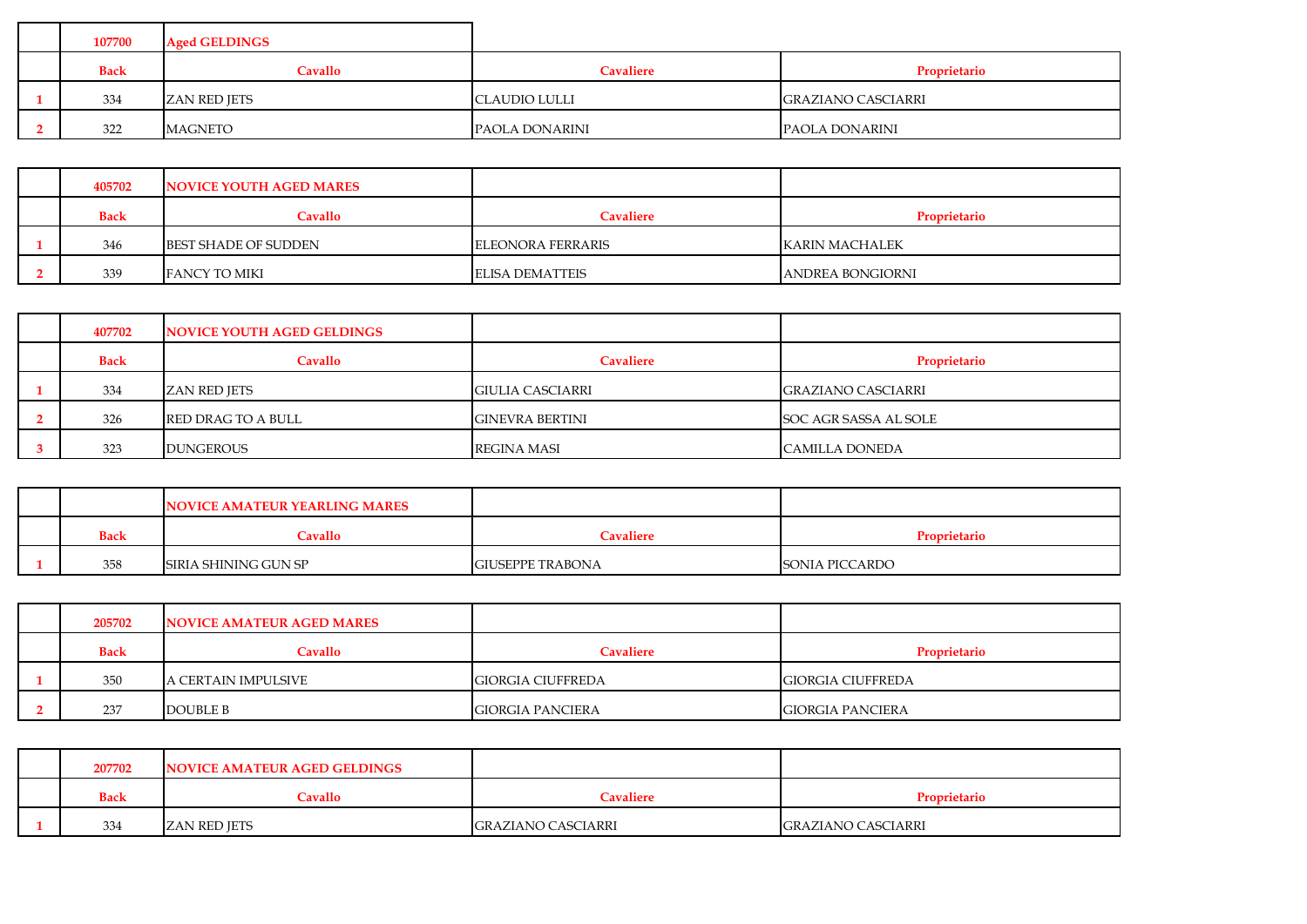| $\alpha$ vallo<br><b>Tavaliere</b><br><b>Back</b><br>Proprietary |  | 405700 | $\sim$ $\sim$<br>лтн<br>AIN D |  |
|------------------------------------------------------------------|--|--------|-------------------------------|--|
|                                                                  |  |        |                               |  |

| 407700      | <b>YOUTH AGED GELDINGS</b> |                         |                      |
|-------------|----------------------------|-------------------------|----------------------|
| <b>Back</b> | Cavallo                    | <b>Cavaliere</b>        | Proprietario         |
| 334         | <b>ZAN RED JETS</b>        | <b>GIULIA CASCIARRI</b> | GRAZIANO CASCIARRI   |
| 326         | RED DRAG TO A BULL         | <b>GINEVRA BERTINI</b>  | AZ AGR SASSA AL SOLE |

|             | <b>AMATEUR YEARLING MARES</b> |                         |                |
|-------------|-------------------------------|-------------------------|----------------|
| <b>Back</b> | Cavallo                       | <b>Cavaliere</b>        | Proprietario   |
| 358         | SIRIA SHINING GUN SP          | <b>GIUSEPPE TRABONA</b> | SONIA PICCARDO |

| 205700      | <b>AMATEUR AGED MARES</b> |                          |                          |
|-------------|---------------------------|--------------------------|--------------------------|
| <b>Back</b> | Cavallo                   | Cavaliere                | Proprietario             |
| 330         | RADICAL CHOCO KISS        | <b>SILVIA PANZA</b>      | <b>SILVIA PANZA</b>      |
| 325         | <b>UCOULDBETHELAZYONE</b> | <b>SONJA HAIDEN</b>      | <b>SONJA HAIDEN</b>      |
| 333         | OUT IN THE SAND           | LAURA CRISTINI           | LAURA CRISTINI           |
| 350         | A CERTAIN IMPULSIVE       | <b>GIORGIA CIUFFREDA</b> | <b>GIORGIA CIUFFREDA</b> |

| 207700      | <b>AMATEUR AGED GELDINGS</b> |                     |                           |
|-------------|------------------------------|---------------------|---------------------------|
| <b>Back</b> | Cavallo                      | <b>Cavaliere</b>    | Proprietario              |
| 334         | ZAN RED JETS                 | GRAZIANO CASCIARRI  | <b>GRAZIANO CASCIARRI</b> |
| 335         | <b>TOMMY PEPPY JETS</b>      | ALESSIA ORECCHIO    | ALESSIA ORECCHIO          |
| 337         | <b>AWESOME ANTAR MIKI</b>    | <b>GIULIA SACCO</b> | <b>GIULIA SACCO</b>       |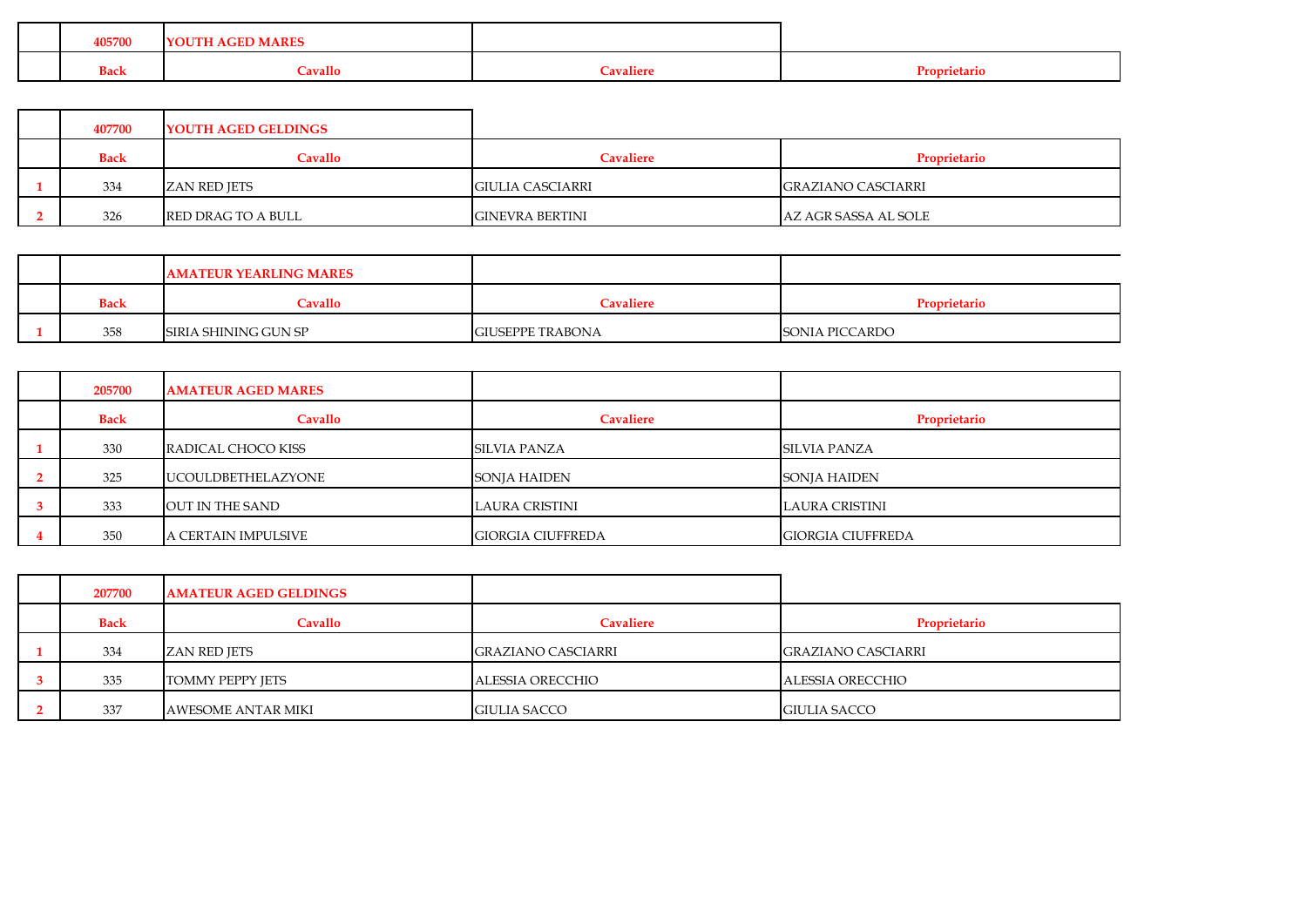| <b>AIOH</b> | <b>PROGRAMMA PULEDRI STALLIONS</b> |                         |                  |                    |
|-------------|------------------------------------|-------------------------|------------------|--------------------|
| <b>Back</b> | Cavallo                            | <b>Cavaliere</b>        | Proprietario     | <b>Year Foaled</b> |
| 239         | AM KISS TO REMEMBER                | <b>MARINA BETTARINI</b> | MARINA BETTARINI | 2021               |
| 328         | WHITORO MIKI                       | ANDREA BONGIORNI        | ANDREA BONGIORNI | 2021               |

|                | <b>AIQH</b> | <b>PROGRAMMA PULEDRI MARES</b> |                            |                            |                    |
|----------------|-------------|--------------------------------|----------------------------|----------------------------|--------------------|
|                | <b>Back</b> | Cavallo                        | Cavaliere                  | Proprietario               | <b>Year Foaled</b> |
|                | 318         | <b>CUSTOM NIKE CHIC</b>        | <b>FANNY UBALDI</b>        | <b>FABRIZIO LOTTICI</b>    | 2021               |
| $\overline{2}$ | 351         | <b>SMART CHIC LADY</b>         | <b>ALESSANDRO BETTELLE</b> | <b>ALESSANDRO BETTELLE</b> | 2021               |
| $\mathbf{3}$   | 358         | <b>SIRIA SHINING GUN SP</b>    | <b>GIUSEPPE TRABONA</b>    | SONIA PICCARDO             | 2021               |
|                |             |                                |                            |                            |                    |
| $\overline{2}$ | 321         | <b>MG LIL DIAMOND</b>          | <b>FANNY UBALDI</b>        | <b>FABRIZIO LOTTICI</b>    | 2020               |
| $\mathbf{3}$   | 336         | <b>LINA JETS CASH</b>          | <b>CLAUDIO LULLI</b>       | <b>GRAZIANO CASCIARRI</b>  | 2020               |
|                | 327         | <b>BEAUTIFUL MIKI</b>          | <b>ANDREA BONGIORNI</b>    | ANDREA BONGIORNI           | 2020               |

| <b>AIOH</b> | <b>PROGRAMMA PULEDRI GELDINGS</b> |                         |                         |                    |
|-------------|-----------------------------------|-------------------------|-------------------------|--------------------|
| <b>Back</b> | Cavallo                           | <b>Cavaliere</b>        | Proprietario            | <b>Year Foaled</b> |
|             | AM DOCTOR FLAMIN                  | <b>MARINA BETTARINI</b> | <b>MARINA BETTARINI</b> | 2020               |

|    | <b>AIQH</b> | <b>ROOKIE YOUTH SHOWMANSHIP</b> |                         |                           |
|----|-------------|---------------------------------|-------------------------|---------------------------|
|    | <b>Back</b> | Cavallo                         | <b>Cavaliere</b>        | Proprietario              |
|    | 341         | AC MAGIC JOY                    | <b>EMMA PASCOLI</b>     | LEONARDO CUNIOLO          |
|    | 342         | <b>BE AECH MEGA SOCKS</b>       | <b>MARTINA SCARPARO</b> | <b>BIXIO BERNARDI</b>     |
|    | 37          | AM DOCTOR FLAMIN                | <b>ILARIA TABOGA</b>    | MARINA BETTARINI          |
|    | 349         | <b>MISS TOPSAIL ANNIE</b>       | <b>DIEGO BETTELLE</b>   | ALESSANDRO BETTELLE       |
| DQ | 334         | ZAN RED JETS                    | GIULIA CASCIARRI        | <b>GRAZIANO CASCIARRI</b> |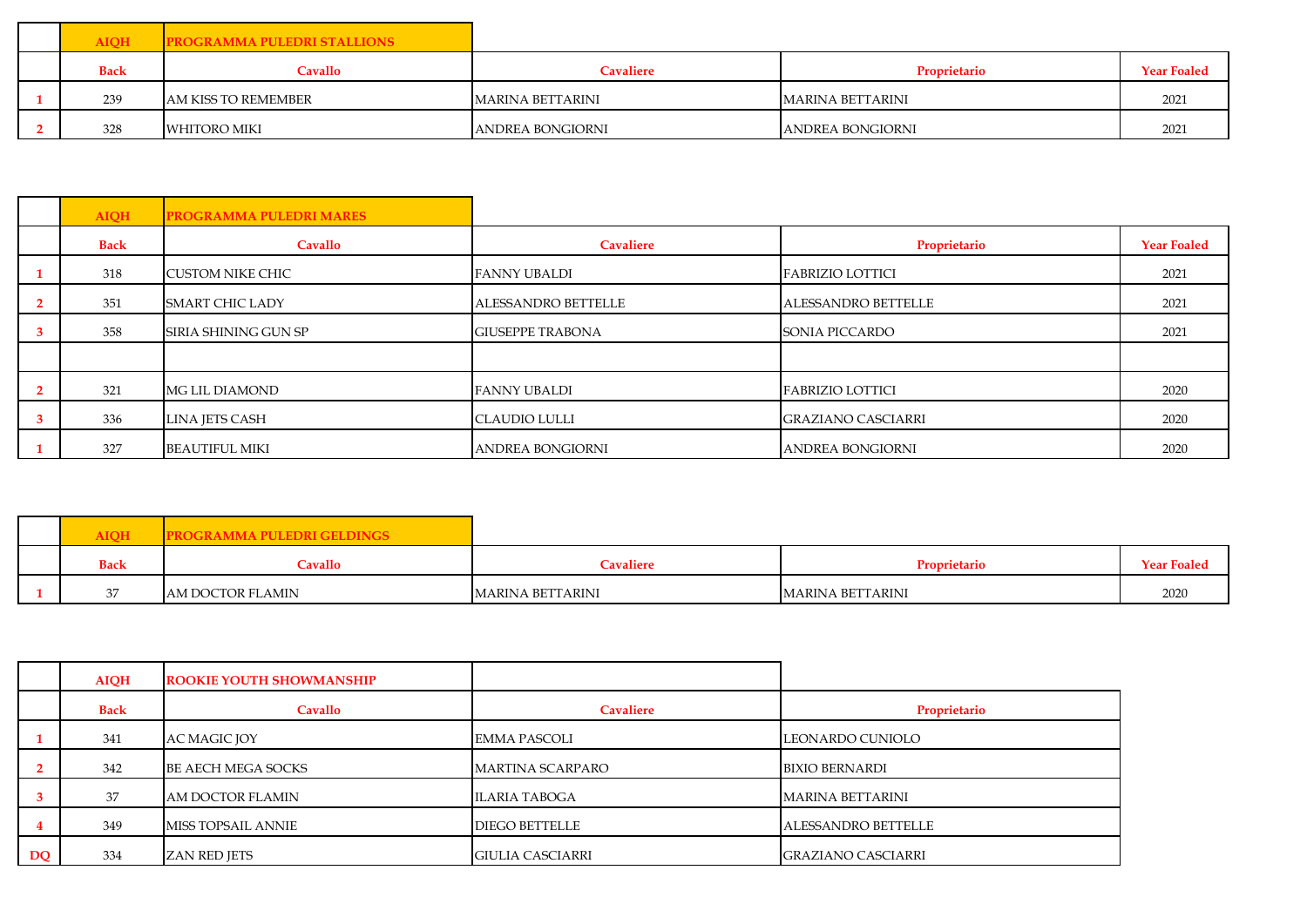| <b>AIQH</b> | <b>MOKIE</b><br>$\cdots$ $\cdots$ vid viving and $\cdots$<br>AMT |                |  |
|-------------|------------------------------------------------------------------|----------------|--|
| <b>Back</b> | <b>Cavallo</b>                                                   | $\cap$ valiere |  |

| 4120002     | <b>NOVICE YOUTH SHOWMANSHIP</b> |                          |                          |
|-------------|---------------------------------|--------------------------|--------------------------|
| <b>Back</b> | Cavallo                         | <b>Cavaliere</b>         | Proprietario             |
| 323         | <b>DUNGEROUS</b>                | <b>REGINA MASI</b>       | CAMILLA DONEDA           |
| 344         | <b>SR DOUBLE OAK</b>            | LEONARDO CUNIOLO         | <b>IGIUSEPPE TRABONA</b> |
| 341         | <b>AC MAGIC JOY</b>             | <b>EMMA PASCOLI</b>      | LEONARDO CUNIOLO         |
| 326         | <b>RED DRAG TO A BULL</b>       | <b>GINEVRA BERTINI</b>   | SOC AGR SASSA AL SOLE    |
| 37          | AM DOCTOR FLAMIN                | <b>ILARIA TABOGA</b>     | <b>MARINA BETTARINI</b>  |
| 346         | <b>BEST SHADE OF SUDDEN</b>     | <b>ELEONORA FERRARIS</b> | <b>KARIN MACHALEK</b>    |

| 212002      | NOVICE AMT SHOWMANSHIP |                          |                          |
|-------------|------------------------|--------------------------|--------------------------|
| <b>Back</b> | Cavallo                | <b>Cavaliere</b>         | Proprietario             |
| 330         | RADICAL CHOCO KISS     | SILVIA PANZA             | <b>SILVIA PANZA</b>      |
| 350         | A CERTAIN IMPULSIVE    | <b>GIORGIA CIUFFREDA</b> | <b>GIORGIA CIUFFREDA</b> |
| 237         | DOUBLE B               | <b>GIORGIA PANCIERA</b>  | <b>GIORGIA PANCIERA</b>  |

| 412000      | YOUTH SHOWMANSHIP  |                        |                       |
|-------------|--------------------|------------------------|-----------------------|
| <b>Back</b> | <b>Cavallo</b>     | <b>Cavaliere</b>       | Proprietario          |
| 326         | RED DRAG TO A BULL | <b>GINEVRA BERTINI</b> | SOC AGR SASSA AL SOLE |

| 212000      | <b>AMATEUR SHOWMANSHIP</b> |                          |                          |
|-------------|----------------------------|--------------------------|--------------------------|
| <b>Back</b> | Cavallo                    | Cavaliere                | Proprietario             |
| 330         | RADICAL CHOCO KISS         | <b>SILVIA PANZA</b>      | <b>SILVIA PANZA</b>      |
| 350         | A CERTAIN IMPULSIVE        | <b>GIORGIA CIUFFREDA</b> | <b>GIORGIA CIUFFREDA</b> |
| 333         | <b>OUT IN THE SAND</b>     | LAURA CRISTINI           | <b>LAURA CRISTINI</b>    |
| 325         | <b>UCOULDBETHELAZYONE</b>  | <b>SONJA HAIDEN</b>      | <b>SONJA HAIDEN</b>      |
| 335         | <b>TOMMY PEPPY JETS</b>    | ALESSIA ORECCHIO         | <b>ALESSIA ORECCHIO</b>  |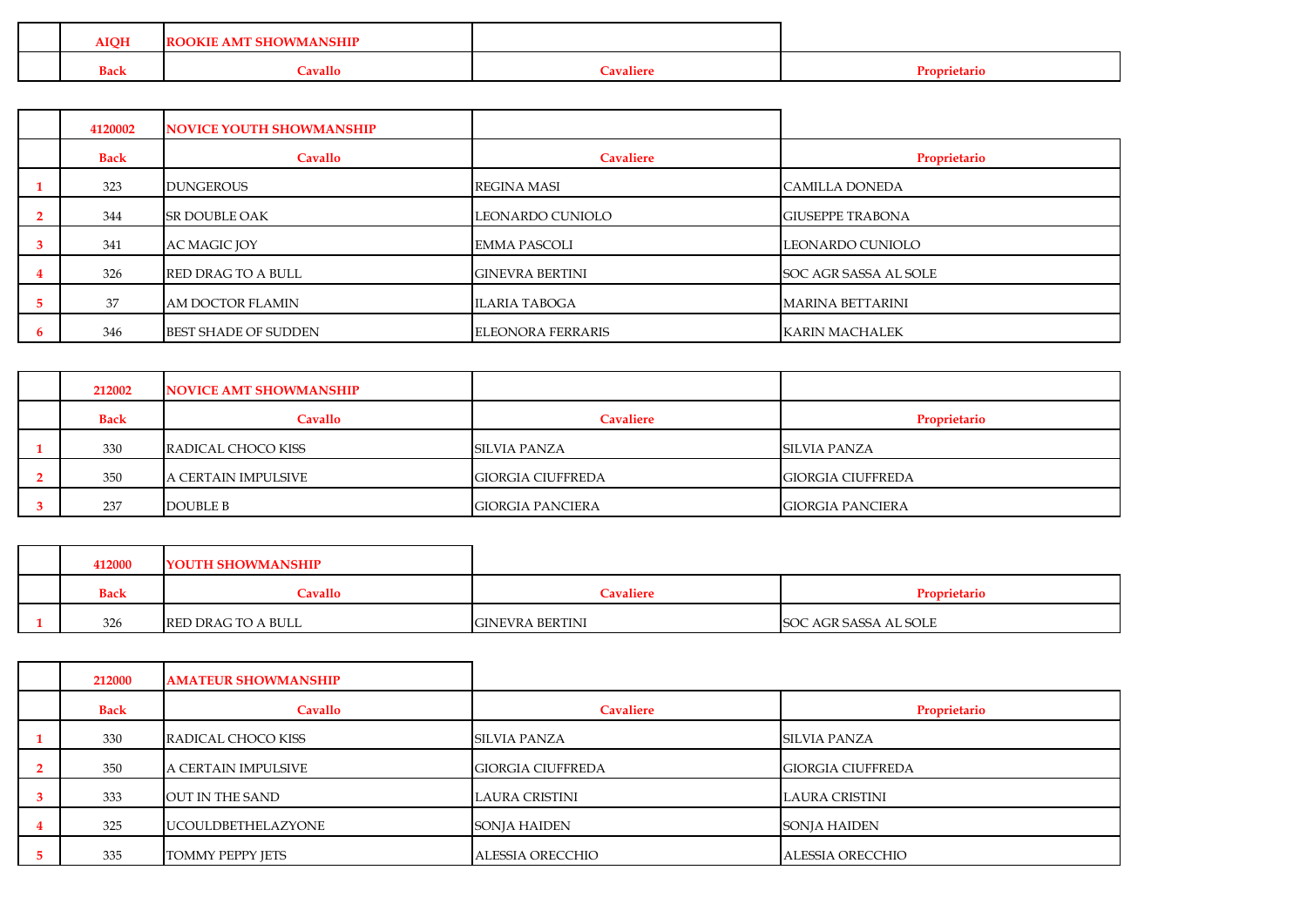|  | 144004      | <b>RUNDER SADDLE</b><br><b>OPEN L1</b><br><b>HUNTER</b> |                  |              |
|--|-------------|---------------------------------------------------------|------------------|--------------|
|  | <b>Back</b> | $\alpha$ vallo                                          | <b>Tavaliere</b> | Proprietario |
|  |             |                                                         |                  |              |

| 144000      | ліэнк у<br><b>IIN</b><br><b>HUNI</b> |                  |              |
|-------------|--------------------------------------|------------------|--------------|
| <b>Back</b> | <b>Tavallo</b>                       | <b>Tavaliere</b> | $\mathbf{m}$ |

| 444102      | ALK & TROT'<br><b>U SADDLE</b><br>' HUNTER |                                  |  |
|-------------|--------------------------------------------|----------------------------------|--|
| <b>Back</b> | <b>Tavallo</b>                             | $\mathbf{H}$<br>—<br>` 'avalier⊨ |  |

| <b>MOH</b>  | <b>AOKIE '</b><br><b>INDER</b><br>TH HUNTER<br>YOU<br>' SADDL. |           |
|-------------|----------------------------------------------------------------|-----------|
| <b>Back</b> | .<br>'avallo                                                   | prietario |

| <b>AIOH</b> | <b>! UNDER SADDLE</b><br><b>DOKIE</b><br>-IR |                   |  |
|-------------|----------------------------------------------|-------------------|--|
| <b>Back</b> | <b>Tavallo</b>                               | $\gamma$ avaliere |  |

| 444002      | NOVICE YOUTH HUNTER UNDER SADDLE |                        |                       |
|-------------|----------------------------------|------------------------|-----------------------|
| <b>Back</b> | Cavallo                          | <b>Cavaliere</b>       | Proprietario          |
| 326         | RED DRAG TO A BULL               | <b>GINEVRA BERTINI</b> | SOC AGR SASSA AL SOLE |
| 323         | <b>DUNGEROUS</b>                 | <b>MARTINA GIUGGIA</b> | <b>CAMILLA DONEDA</b> |

|  | 244002      | NOVICE AMT HUNTER UNDER SADDLE |                     |                     |
|--|-------------|--------------------------------|---------------------|---------------------|
|  | <b>Back</b> | Cavallo                        | Cavaliere           | Proprietario        |
|  | 337         | <b>AWESOME ANTAR MIKI</b>      | <b>GIULIA SACCO</b> | <b>GIULIA SACCO</b> |

| 444000      | <b>UNDER SADDLE</b><br>.OUTH HUN' |                       |              |
|-------------|-----------------------------------|-----------------------|--------------|
| <b>Back</b> | Cavallo                           | <b>Cavaliere</b><br>∽ | 'roprietaric |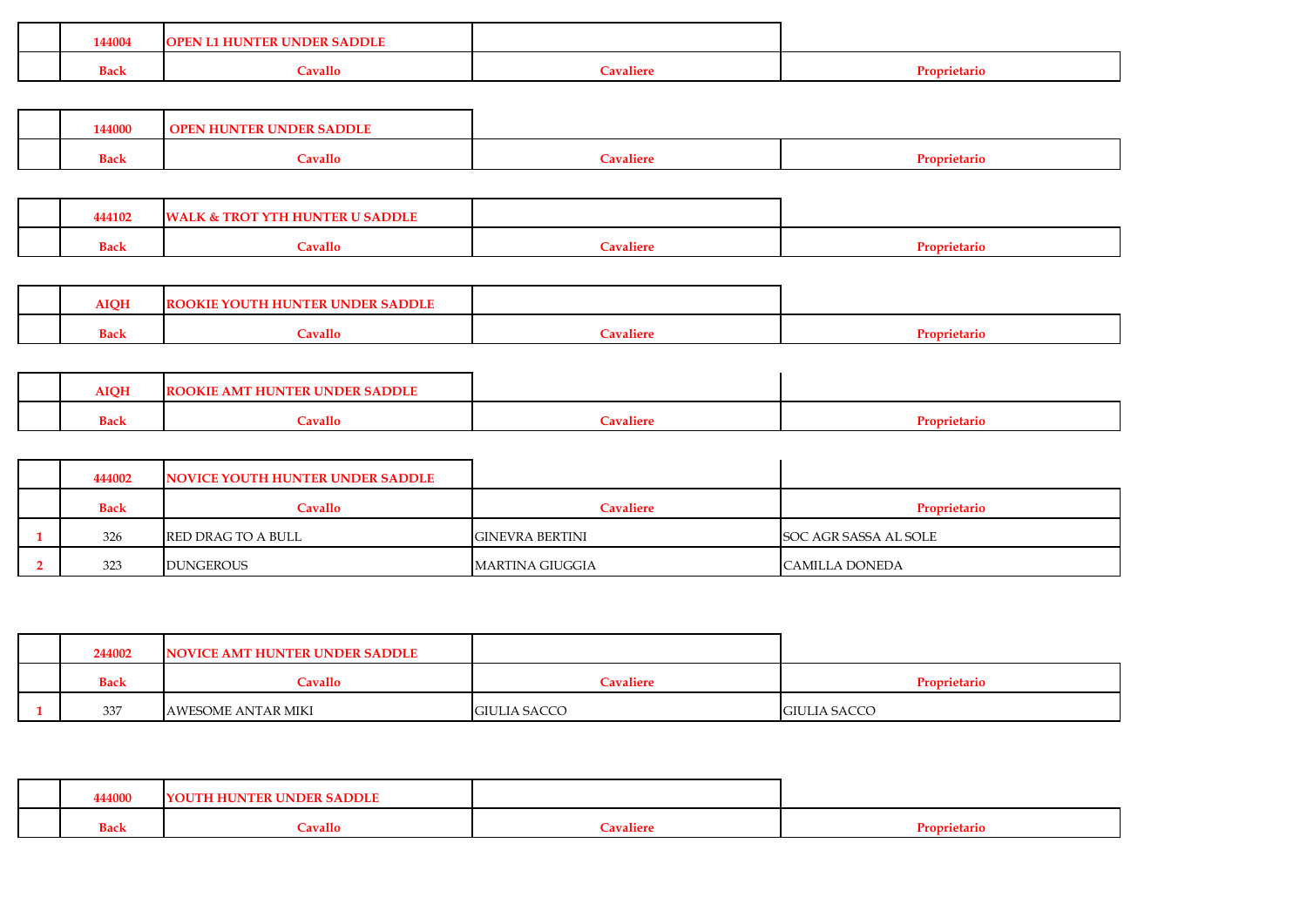| <b>Cavaliere</b><br>Proprietario<br><b>Cavallo</b><br><b>Back</b><br>337 | 244000 | <b>AMT HUNTER UNDER SADDLE</b> |                     |                     |
|--------------------------------------------------------------------------|--------|--------------------------------|---------------------|---------------------|
|                                                                          |        |                                |                     |                     |
|                                                                          |        | AWESOME ANTAR MIKI             | <b>GIULIA SACCO</b> | <b>GIULIA SACCO</b> |

| 452102      | <b>TION</b><br>IW.<br>ALK & TROT<br>HUN |                                       |  |
|-------------|-----------------------------------------|---------------------------------------|--|
| <b>Back</b> | <b>Cavallo</b>                          | `avaliere<br>$\overline{\phantom{0}}$ |  |

| <b>AIQH</b> | <b>SEAT EQUITATION</b><br>HU<br>OKIE<br>N |                                |  |
|-------------|-------------------------------------------|--------------------------------|--|
| <b>Back</b> | Cavallo                                   | <b><i><u>Cavaliere</u></i></b> |  |

| <b>AIQH</b> | <b>ATION</b><br><b>)OKIE</b><br>. AMT HUNT<br>-RO<br>------ |                       |              |
|-------------|-------------------------------------------------------------|-----------------------|--------------|
| <b>Back</b> | <b>Cavallo</b>                                              | `avalier <sub>`</sub> | Proprietario |

| 4520002     | NOVICE YOUTH HUNT SEAT EQUITATION |                        |                         |
|-------------|-----------------------------------|------------------------|-------------------------|
| <b>Back</b> | Cavallo                           | <b>Cavaliere</b>       | Proprietario            |
| 326         | <b>RED DRAG TO A BULL</b>         | <b>GINEVRA BERTINI</b> | SOC AGR SASSA AL SOLE   |
| 323         | <b>DUNGEROUS</b>                  | MARTINA GIUGGIA        | <b>CAMILLA DONEDA</b>   |
| 344         | <b>SR DOUBLE OAK</b>              | LEONARDO CUNIOLO       | <b>GIUSEPPE TRABONA</b> |

| 252002      | NOVICE AMT HUNT SEAT EQUITATION |                     |                     |
|-------------|---------------------------------|---------------------|---------------------|
| <b>Back</b> | Cavallo                         | Cavaliere           | Proprietario        |
| 337         | <b>AWESOME ANTAR MIKI</b>       | <b>GIULIA SACCO</b> | <b>GIULIA SACCO</b> |

| 452000      | <b>SEAT EQUITATION</b><br>TH HUNT<br>. . |                  |           |
|-------------|------------------------------------------|------------------|-----------|
| <b>Back</b> | $\alpha$ avallo                          | <b>Tavaliere</b> | prietario |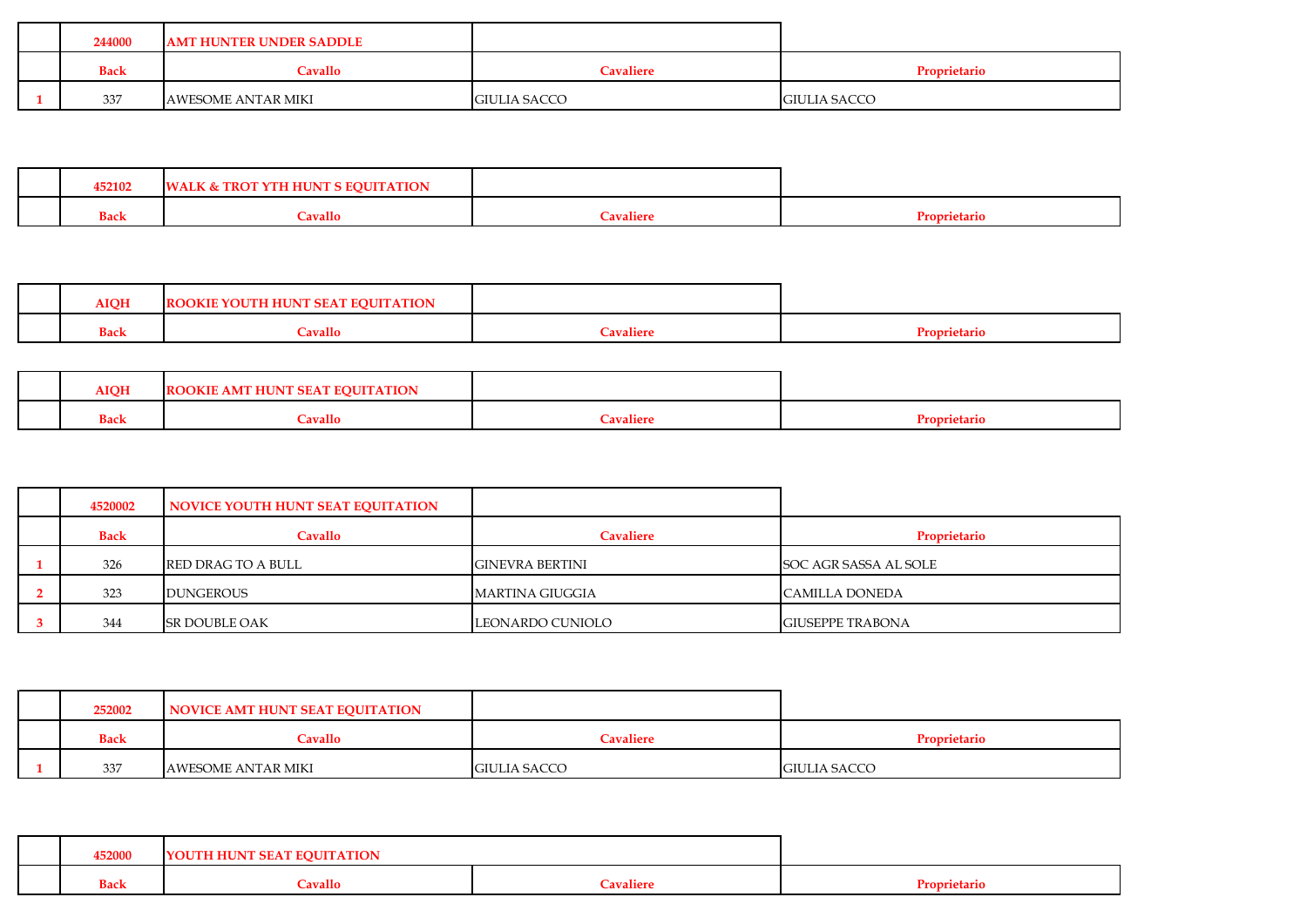|           | 252000      | <b>AMT HUNT SEAT EQUITATION</b> |                     |                     |
|-----------|-------------|---------------------------------|---------------------|---------------------|
|           | <b>Back</b> | Cavallo                         | Cavaliere           | <b>Proprietario</b> |
| <b>DQ</b> | 337         | AWESOME ANTAR MIKI              | <b>GIULIA SACCO</b> | <b>GIULIA SACCO</b> |

| 134100      | <b>IR REINING #8</b> |                  |                         |
|-------------|----------------------|------------------|-------------------------|
| <b>Back</b> | Cavallo              | Cavaliere        | Proprietario            |
| 340         | AJ CAPTAIN WHIZ      | ANDREA BONGIORNI | <b>ANDREA BONGIORNI</b> |

| 134200      | <b>SR REINING #10</b> |                |                          |
|-------------|-----------------------|----------------|--------------------------|
| <b>Back</b> | <b>Cavallo</b>        | Cavaliere      | Proprietario             |
| 224         | POCO TOPGUN SG        | ANGELO GONZATO |                          |
| 331         | MN DUDE LENA SUN      | VINCENZO BUCCI | <b>MARCO NEGRI</b>       |
| 222         | DUALINA LENA          | ANGELO GONZATO | <b>GIORGIO LAGONEGRO</b> |

| <b>AIQH</b> | <b>ROOKIE YOUTH REINING # 5</b> |                |                        |
|-------------|---------------------------------|----------------|------------------------|
| <b>Back</b> | Cavallo                         | Cavaliere      | <b>Proprietario</b>    |
| 347         | JAKIE CASH TO CASH              | LUDOVICA TORTA | <b>LUCIO FERRARINI</b> |

|  | <b>AIQH</b> | <b>E AMT REINING</b><br>OOKIE- |                  |                          |
|--|-------------|--------------------------------|------------------|--------------------------|
|  | <b>Back</b> | <b>Cavallo</b>                 | <b>Tavaliere</b> | <sup>D</sup> roprietario |

| 440102      | <b>WALK &amp; TROT YOUTH HORSEMANSHIP</b> |                  |                       |
|-------------|-------------------------------------------|------------------|-----------------------|
| <b>Back</b> | <b>Cavallo</b>                            | Cavaliere        | Proprietario          |
| 342         | BE AECH MEGA SOCKS                        | MARTINA SCARPARO | <b>BIXIO BERNARDI</b> |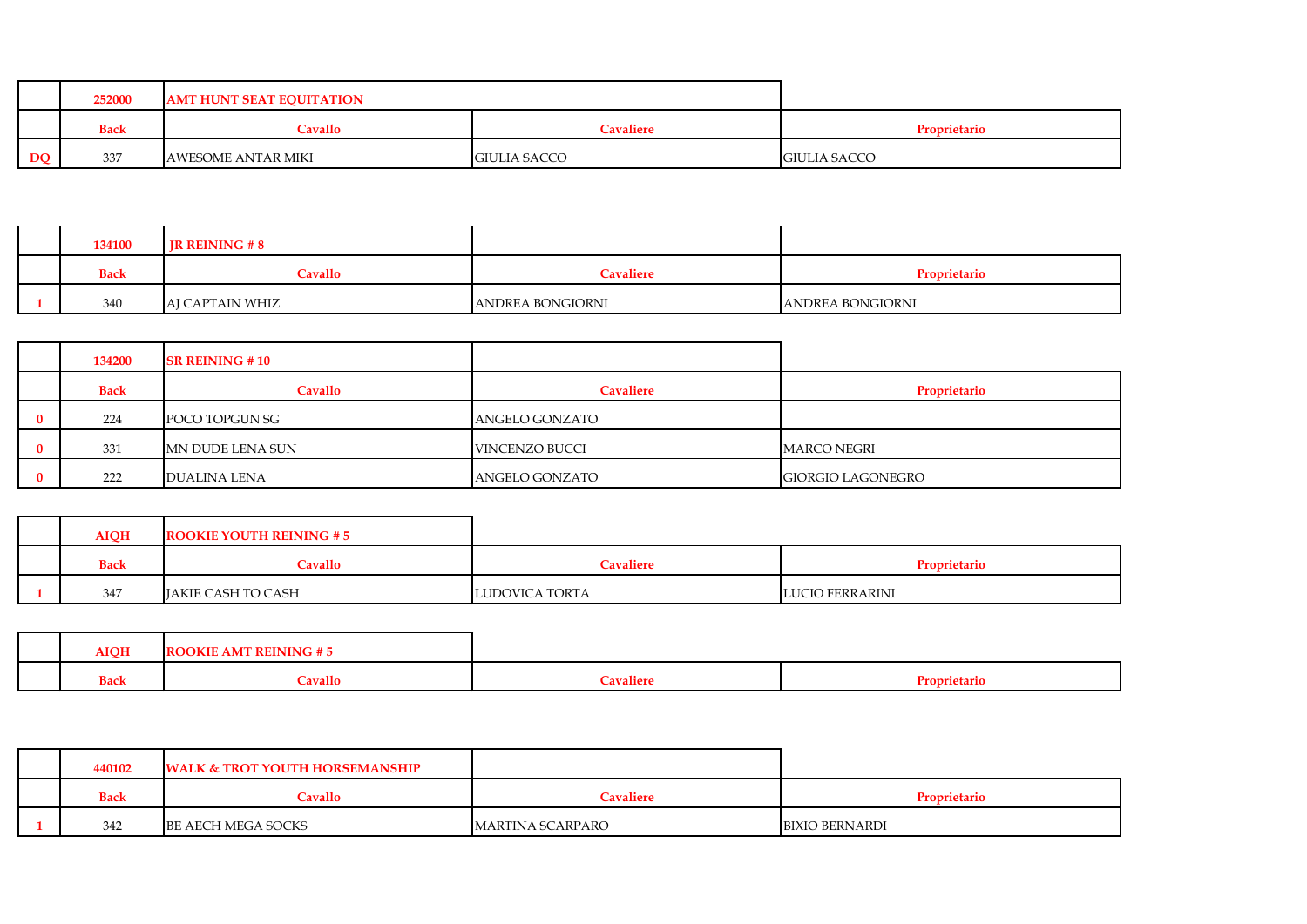| <b>AIQH</b> | <b>ROOKIE YOUTH HORSEMANSHIP</b> |                        |                            |
|-------------|----------------------------------|------------------------|----------------------------|
| <b>Back</b> | Cavallo                          | <b>Cavaliere</b>       | Proprietario               |
| 339         | FANCY TO MIKI                    | <b>ELISA DEMATTEIS</b> | <b>JANDREA BONGIORNI</b>   |
| 320         | <b>ACTION DELTAS PEPPY</b>       | <b>LJUBA SAVIOLA</b>   | LIUBA SAVIOLA              |
| 349         | MISS TOPSAIL ANNIE               | <b>DIEGO BETTELLE</b>  | <b>ALESSANDRO BETTELLE</b> |

| <b>AIQH</b> | <b>ROOKIE AMT HORSEMANSHIP</b> |                         |                         |
|-------------|--------------------------------|-------------------------|-------------------------|
| <b>Back</b> | Cavallo                        | <b>Cavaliere</b>        | Proprietario            |
| 319         | PRECIOUS OKIE TOO              | <b>FABRIZIO LOTTICI</b> | <b>FABRIZIO LOTTICI</b> |

| 440002      |         |                                                                                                                                   |                         |
|-------------|---------|-----------------------------------------------------------------------------------------------------------------------------------|-------------------------|
| <b>Back</b> | Cavallo | <b>Cavaliere</b>                                                                                                                  | Proprietario            |
| 326         |         | <b>GINEVRA BERTINI</b>                                                                                                            | SOC AGR SASSA AL SOLE   |
| 323         |         | <b>REGINA MASI</b>                                                                                                                | CAMILLA DONEDA          |
| 339         |         | <b>ELISA DEMATTEIS</b>                                                                                                            | <b>ANDREA BONGIORNI</b> |
| 346         |         | <b>ELEONORA FERRARIS</b>                                                                                                          | <b>KARIN MACHALEK</b>   |
|             |         | NOVICE YOUTH HORSEMANSHIP<br><b>RED DRAG TO A BULL</b><br><b>DUNGEROUS</b><br><b>FANCY TO MIKI</b><br><b>BEST SHADE OF SUDDEN</b> |                         |

| 240002      | NOVICE AMT HORSEMANSHIP |                         |                         |
|-------------|-------------------------|-------------------------|-------------------------|
| <b>Back</b> | <b>Cavallo</b>          | Cavaliere               | Proprietario            |
| 337         | AWESOME ANTAR MIKI      | <b>GIULIA SACCO</b>     | <b>GIULIA SACCO</b>     |
| 237         | DOUBLE B                | <b>GIORGIA PANCIERA</b> | <b>GIORGIA PANCIERA</b> |

| 440000      | <b>YOUTH HORSEMANSHIP</b> |                        |                       |
|-------------|---------------------------|------------------------|-----------------------|
| <b>Back</b> | Cavallo                   | Cavaliere              | Proprietario          |
| 326         | RED DRAG TO A BULL        | <b>GINEVRA BERTINI</b> | SOC AGR SASSA AL SOLE |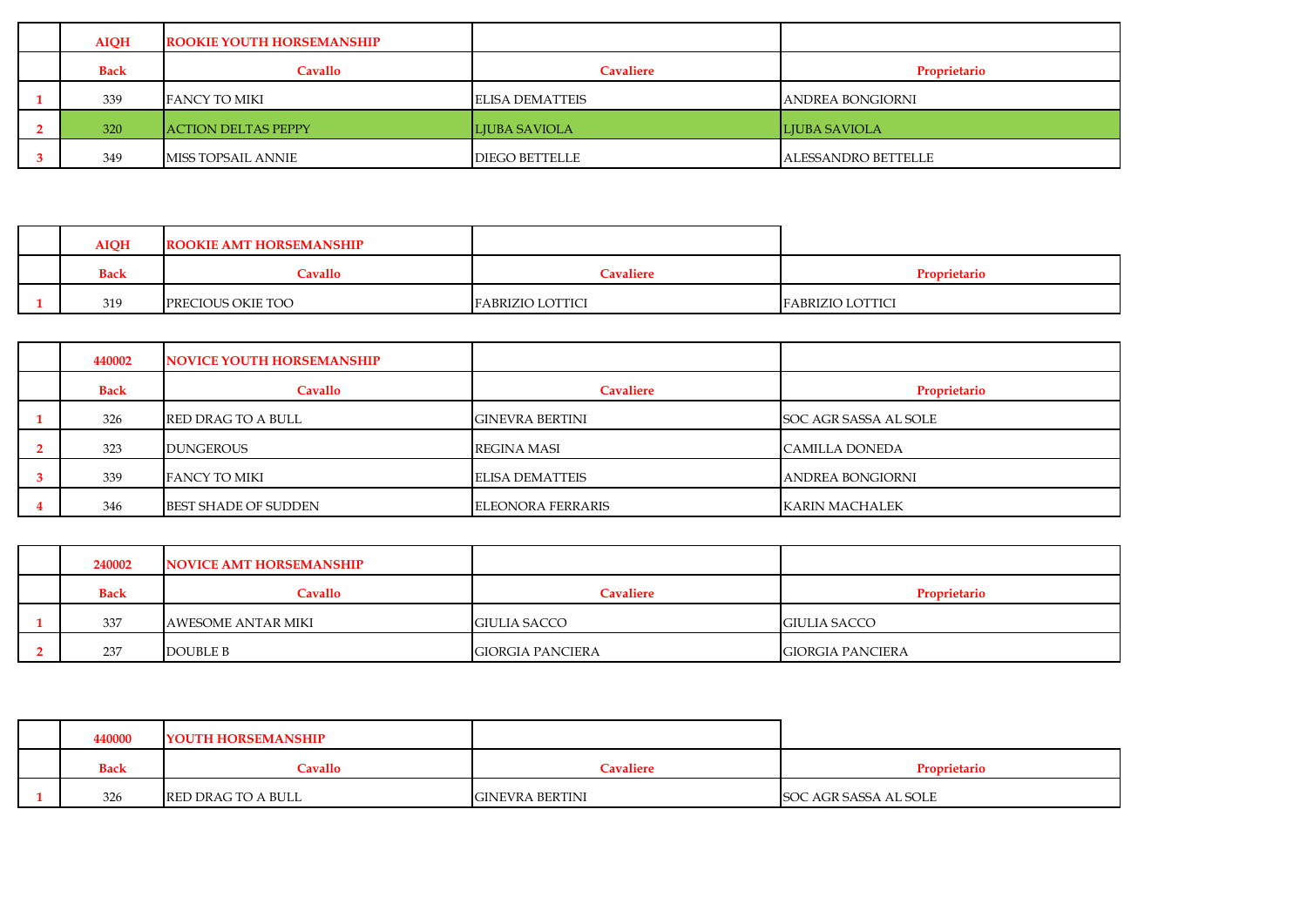| 240000      | <b>AMATEUR HORSEMANSHIP</b> |                       |                     |
|-------------|-----------------------------|-----------------------|---------------------|
| <b>Back</b> | <b>Cavallo</b>              | Cavaliere             | Proprietario        |
| 333         | OUT IN THE SAND             | <b>LAURA CRISTINI</b> | LAURA CRISTINI      |
| 337         | <b>AWESOME ANTAR MIKI</b>   | <b>GIULIA SACCO</b>   | <b>GIULIA SACCO</b> |
| 335         | <b>TOMMY PEPPY JETS</b>     | ALESSIA ORECCHIO      | ALESSIA ORECCHIO    |
| 325         | <b>UCOULDBETHELAZYONE</b>   | SONJA HAIDEN          | <b>SONJA HAIDEN</b> |

|  | 142004      | $1 - GREEN$<br><b>LEVEL</b><br>ASURE |           |  |
|--|-------------|--------------------------------------|-----------|--|
|  | <b>Back</b> | `avallo                              | `avaliere |  |

| <b>AIOH</b> | <b>EASURE</b><br><b>ROOK</b><br>тв |          |  |
|-------------|------------------------------------|----------|--|
| <b>Back</b> | $\alpha$ vallo                     | $\alpha$ |  |

| <b>AIOH</b> | лит<br>, , ,   |            |  |
|-------------|----------------|------------|--|
| <b>Back</b> | <b>Cavallo</b> | $'$ axzali |  |

| 42000 | .       |           |  |
|-------|---------|-----------|--|
| Bac.  | `avallo | $ n$ lian |  |

| 442102      | <b>WALK &amp; TROT YOUTH WESTERN PLEASURE</b> |                  |                       |
|-------------|-----------------------------------------------|------------------|-----------------------|
| <b>Back</b> | Cavallo                                       | Cavaliere        | Proprietario          |
| 342         | BE AECH MEGA SOCKS                            | MARTINA SCARPARO | <b>BIXIO BERNARDI</b> |

| 142002      | OVICE YOUTH WESTERN PLEASURE<br>'N. |                  |                               |
|-------------|-------------------------------------|------------------|-------------------------------|
| <b>Back</b> | Cavallo                             | <b>Tavaliere</b> | $\sim$<br><b>Proprietario</b> |